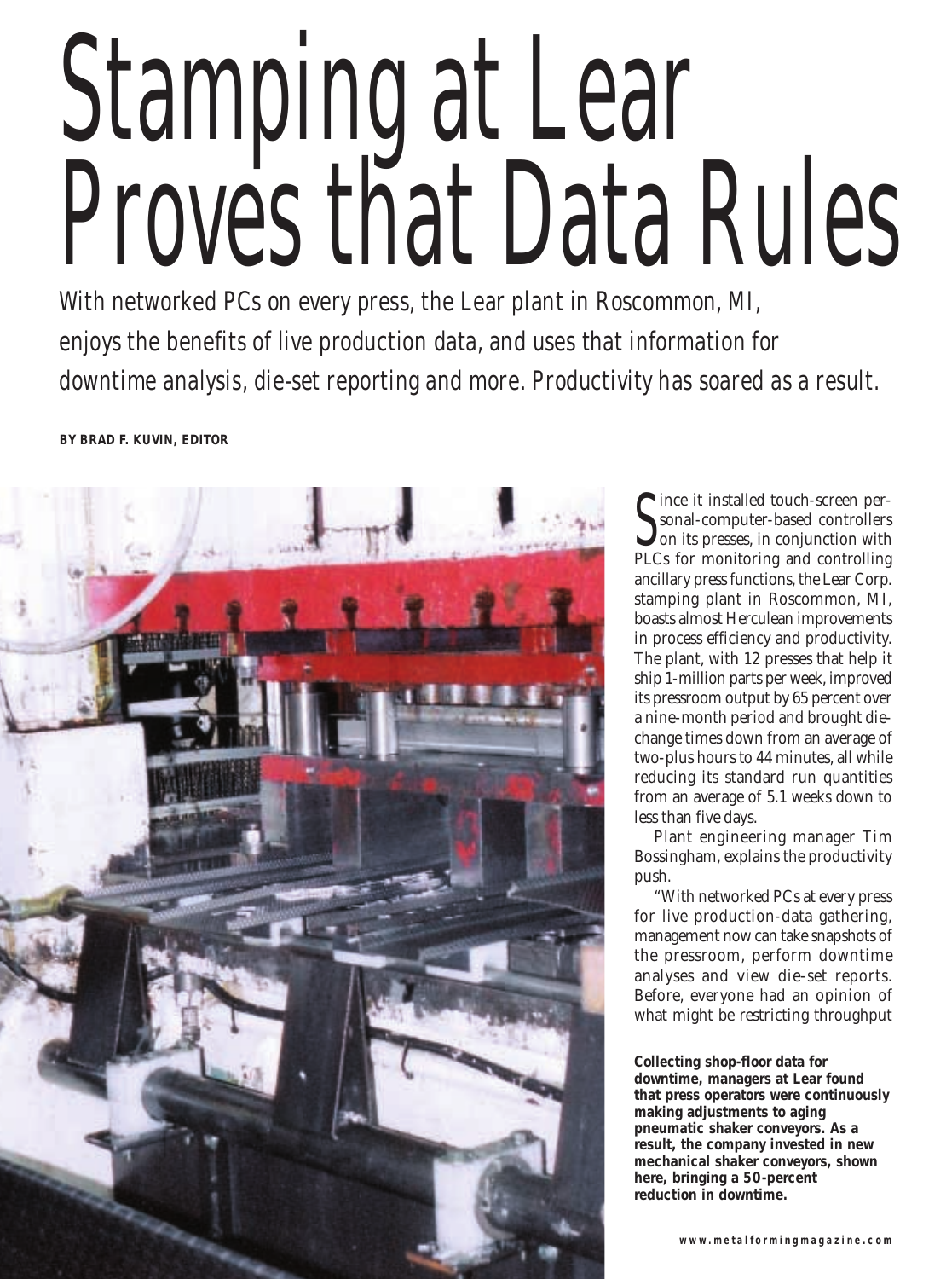and delaying production. Now we speak with data, and take corrective actions before small problems become big problems. If you don't know what's happening out on the floor, you don't know what corrective action to take."

# **So Much to Learn, So Little Time**

When Lear purchased the Roscommon stamping plant from ITT in 1997, the eight-press facility billed \$19 million in sales. Today, it runs 12 presses and will bill \$44 million in 2003, supplying three Lear seat track assembly plants with structural-assembly stampings and assemblies for automotive seats, such as seat-frame components, torsion bars, seat-recliner mechanisms and power seat-track assemblies.

As Lear consolidated operations in recent years, it asked the Roscommon facility to step up and find ways to take on more work. In 2001, to get a handle on its pressroom activities and quantify nonproductive shop time such as unscheduled press downtime and prolonged and repetitive die-set hiccups, Lear invested in new press-automation controllers (Maximizer units from Toledo Integrated Systems, Holland, OH) for three of its 12 presses.

The Roscommon team's immediate challenge in June 2001: Get those controllers online to gather and analyze data, and connect the nine remaining presses. By that August, six presses were connected and sending data upstream to management. By December 2002, all the managers could track activity at all 12 presses—six 400-ton models, a pair of 250-ton presses, and a 200-, 300-, 500- and 800-ton press.

Maximizer press controls offer basic functions such as tonnage monitoring, die protection, die and job storage, counters for parts, batches, die strokes and bins, as well as options including display of shut-height adjustment, a servo-feed interface, tonnage-signature analysis and preventive-maintenance logs. Add Toledo's MaxNet customizable networking software, which allows users to interface presses via a LAN, as has Lear, and management gains compiled



**The plant eliminated press downtime caused by bin changes by installing a part-chute diverter that allows the operator to divert parts to a second bin when the first one fills, without having to stop the press. Also, using shop-floor data, it discovered that a leading cause of press downtime was operators waiting for hi-lo drivers to deliver material and change part bins. So, Lear purchased 24 stand-behind pallet jacks, one shown here, to replace five hi-los on the floor and allow operators to change their own part bins.**

databases it can use to create a variety of reports. These include downtime reports, production analyses, shift summaries and individual operator job output.

The Roscommon plant purchased nine MaxNet licenses, so that several people—the operations manager, materials manager, engineering manager, plant manager, tooling engineer and maintenance engineer—can access the data and run reports simultaneously. They can view live data from every press, view the counters, see the reasons why a press might be down and which job is loaded, and check the run schedule. They also can collect the data and, perhaps most usable to them so far, compile downtime reports that let them see at a glance the most common reasons for downtime. Operators enter this information right at their press control, using custom menus.

### **Downtime Reporting: Lessons Learned**

Every press control includes a card swipe and all employees have their own ID cards that they must swipe every time they perform work on a press.

"We maintain five levels of access— Level 1 operator, Level 2 die setter, Level 3 toolroom, Level 4 maintenance and Level 5 master," says Bossingham. "When anyone performs work on a press, whether it be die tweaking, shutheight adjustment, etc., we know who did the work, how long it took and why the work was done. Then we extract that data from MaxNet to create downtime reports."

The Roscommon team attributes the downtime-reporting function of MaxNet as the biggest contributor to productivity and efficiency improvements. The downtime reports, which can be run by shift, by individual press or by operator, let the team quickly identify the leading causes of press downtime and address them.

That's exactly what has been done. The team had, for example, found that operators continuously made adjustments to the pneumatic shaker conveyors, so they bought new mechanical shakers, and downtime relative to shakers decreased by 50 percent. Also, presses stayed down while operators waited for hi-lo drivers to deliver material and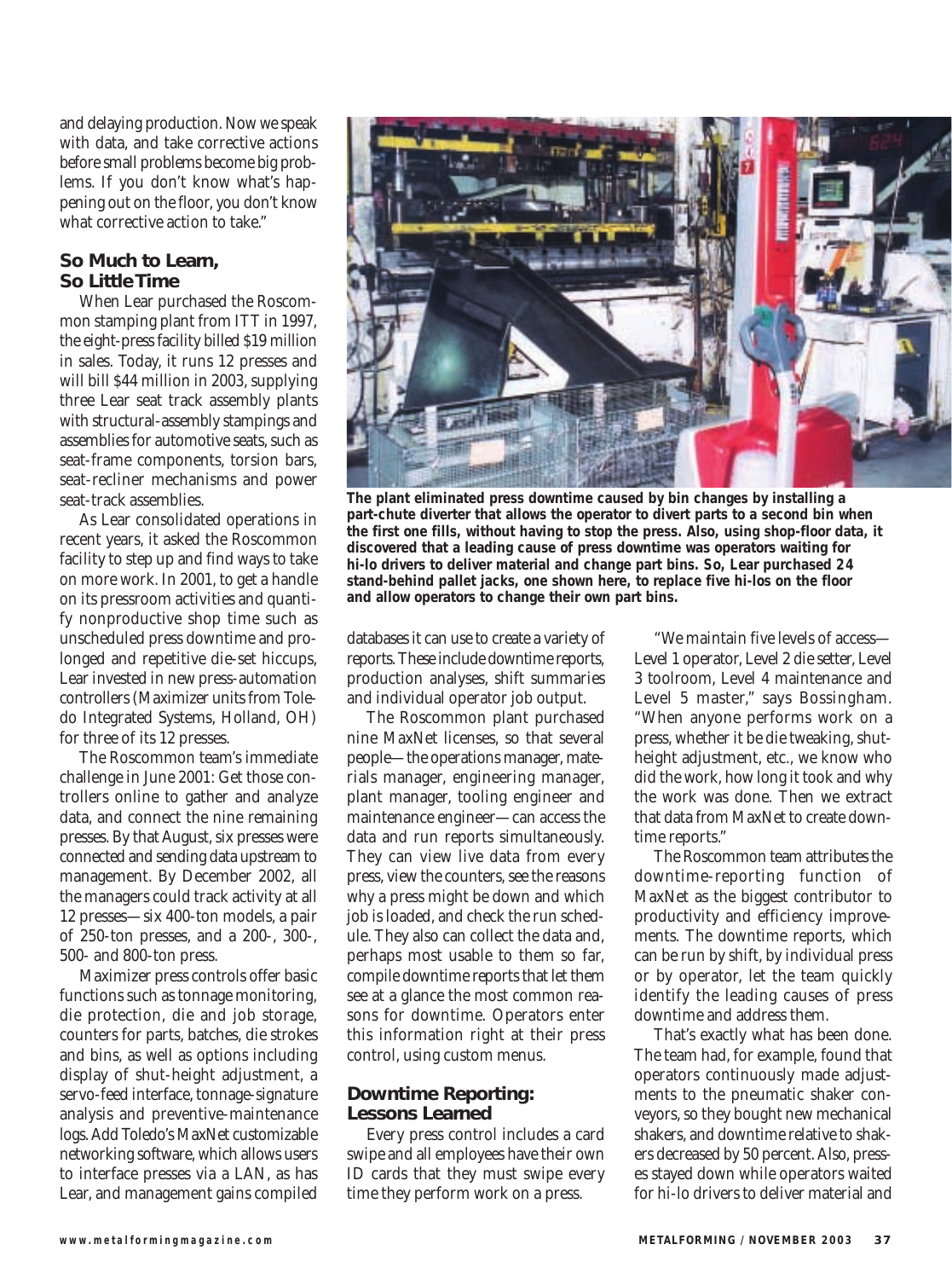# **Stamping at Lear**

change part bins. So the plant purchased stand-behind pallet jacks to replace several hi-los on the floor. Now, the remaining hi-los come by and drop a few bins at each press and take parts away, and the operators use the pallet jacks to change their own part bins so presses can continue to run.

Another downtime issue, quickly addressed once identified, was simply too few operators. The Roscommon team discovered that presses sat idle because operators were pulled away to perform ancillary functions or help out at other presses. Two years ago, Lear had only 10 operators to run the 12 presses, the theory being that at any one time during a shift, some presses were undergoing die setups and not running production anyway. MaxNet data showed management that it needed more operators, as presses ready to run had no operators to push the button. Management went to Human Resources for help and immediately added several press operators to the ranks.

# **Die Sets, First-Time Die Yields and Action Plans**

Lear-Roscommon stocks 420 active dies, mostly progressive, with an average of 40 under service at any given time. As the shop's standard run quantities have continued to shrink, a total-productive-maintenance scheme has been critical in avoiding emergency die repairs, and ensuring efficient last-part-off to first-part-off die changes.

The Roscommon team can run a Die Setter Production Report that gives total setup time for the day, by shift or even by the die setter. Managers then can see which dies take longest to set and take corrective actions to make sure they focus improvement efforts where they will get the biggest return.

Also gathered from that report are data showing first-piece die yield, displaying the number of good parts run on a newly set die before that die needed attention from the press operator or a toolmaker. Once they tell MaxNet what minimum number of parts is sat-



**Using the Die Setter Production Report that shows, among other things, firstpiece die yield or the number of good parts run on a newly set die before that die needed attention, Lear management addressed quality issues with the die used to form the seat track shown here. Based on the reports, it redesigned the die.**

isfactory as a good first-piece die yield, the program identifies which dies are causing the most problems.

Bossingham showed us a recent Die Setter Production Report that covered one week of work on all presses. Over that time, the shop set 277 dies, 230 of which met the requirement as a good or acceptable first-piece yield.

"Once we study the report," says Bossingham, "we can write action plans to improve the performance of the dies that continually fail first piece die yield. The report can be exported into an Excel file and sorted in any number of ways to find the repeat offenders. Maybe one die constantly breaks punches, or one might need more lift in one area of the die, etc. My action plan might then require the tooling engineer to fix a specific problem. That's the beauty of speaking with data—we quickly can focus in on a problem and fix it before it causes too much trouble."

As an example, Bossingham describes one of its newer dies, used to form Dodge Ram seat tracks. Initially, the plant experienced trouble running the cam-driven form station on the lower track die, where tolerances are very tight. Looking at the first-piece yield

data from the Die Setter Production Report, management learned that toolmakers were constantly tweaking the form station and the press operator had to adjust shut height to attain 90-deg. angles and square walls.

"We eventually redesigned the die based on the reports," says Bossingham, "and also discovered that we had insufficient pneumatic lines serving the pneumatic cylinders used to drive the cam forms. We had leaks, insufficient air flow and sticking. Toolmakers were spending far too much time tweaking that die and not addressing the real problems."

## **The Bottom Line: Earned Hours or Productivity**

Ultimately, the true measure of reduced downtime and improved throughput is productivity. Lear measures pressroom productivity with a yardstick it calls earned hours—if, for example, it rates a job at 1600 parts/hr., and successfully produces 1600 parts/ hr., it credits that job for one earned hour. Productivity, therefore, is the ratio of earned hours to hours worked.

A couple of years ago, the Roscommon plant was in trouble regarding its